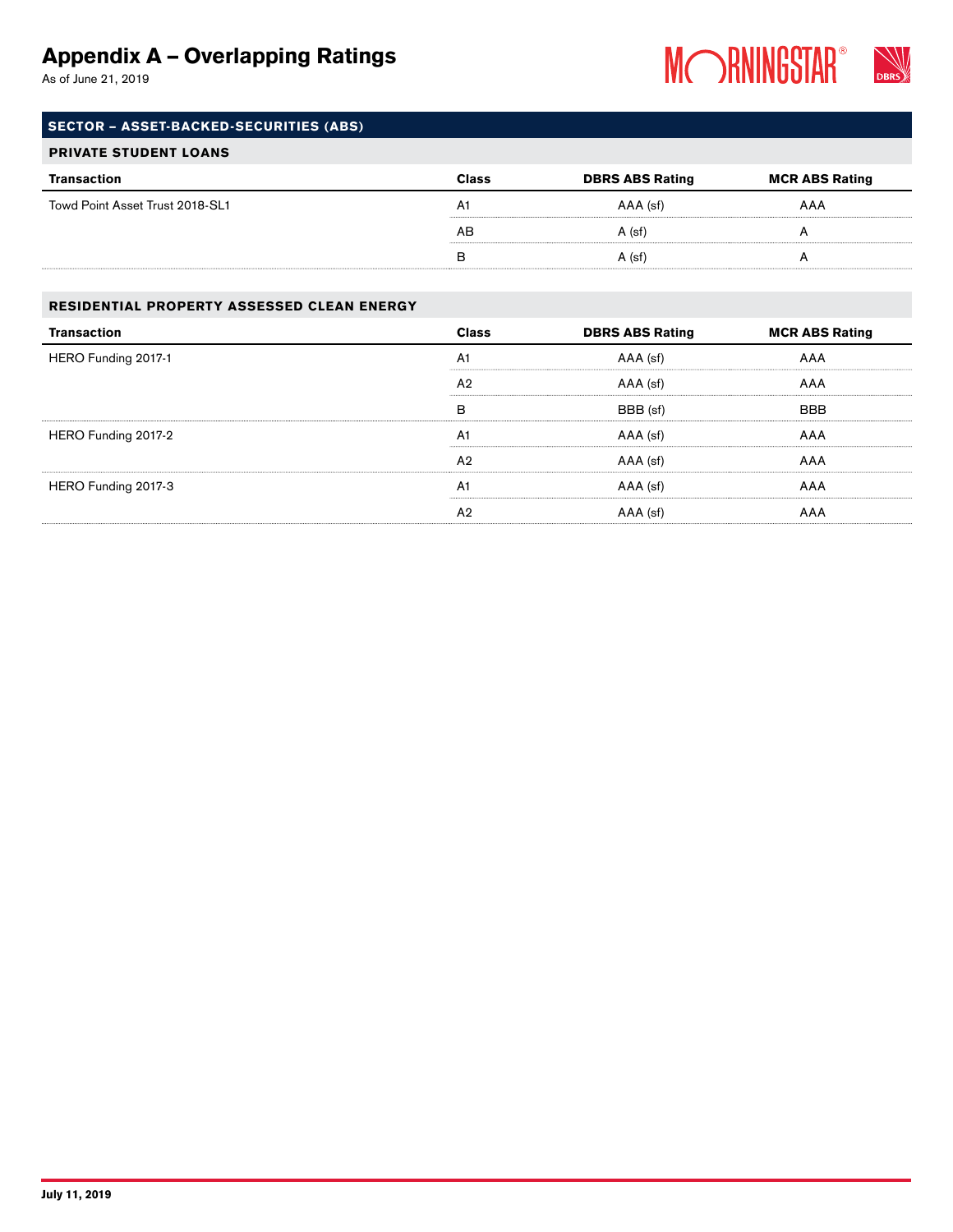As of June 21, 2019



### SECTOR – COMMERCIAL MORTGAGE-BACKED SECURITIES (CMBS)

#### **CONDUITS**

| <b>Transaction</b>              | <b>Class</b>                   | <b>DBRS CMBS Rating</b> | <b>MCR CMBS Rating</b> |
|---------------------------------|--------------------------------|-------------------------|------------------------|
| COMM Mortgage Trust 2014-UBS3   | $A-3$                          | AAA (sf)                | AAA                    |
|                                 | $A - 4$                        | AAA (sf)                | AAA                    |
|                                 | A-M                            | AAA (sf)                | AAA                    |
|                                 | $A-SB$                         | AAA (sf)                | AAA                    |
|                                 | $\sf B$                        | AA (sf)                 | AA                     |
|                                 | $\mathbf C$                    | A (sf)                  | A-                     |
|                                 | D                              | BBB (low) (sf)          | <b>BBB</b>             |
|                                 | $\mathsf E$                    | BB (high) (sf)          | BBB-                   |
|                                 | $\mathsf F$                    | BB (sf)                 | BB                     |
|                                 | ${\bf G}$                      | B (sf)                  | $\sf B$                |
|                                 | PEZ                            | A (sf)                  | А-                     |
|                                 | X-A                            | AAA (sf)                | AAA                    |
|                                 | X-B                            | A (high) (sf)           | AAA                    |
|                                 | $\mathsf{X}\text{-}\mathsf{C}$ | BB (high) (sf)          | AAA                    |
|                                 | $\mathsf{X}\text{-}\mathsf{D}$ | B (high) (sf)           | AAA                    |
| COMM Mortgage Trust 2015-CCRE23 | $A-1$                          | AAA (sf)                | AAA                    |
|                                 | $A-2$                          | AAA (sf)                | AAA                    |
|                                 | $A-3$                          | AAA (sf)                | AAA                    |
|                                 | $A-4$                          | AAA (sf)                | AAA                    |
|                                 | $A-M$                          | AAA (sf)                | AAA                    |
|                                 | $A-SB$                         | AAA (sf)                | AAA                    |
|                                 | $\sf B$                        | AA (low) (sf)           | AA-                    |
|                                 | ${\bf C}$                      | A (low) (sf)            | А-                     |
|                                 | $CM-B$                         | AA (sf)                 | A                      |
|                                 | $\mathsf D$                    | BBB (low) (sf)          | BBB-                   |
|                                 | Е                              | BB (low) (sf)           | BB-                    |
|                                 | F                              | B (low) (sf)            | <b>B-</b>              |
|                                 | $X-A$                          | AAA (sf)                | AAA                    |
|                                 | X-B                            | A (sf)                  | AAA                    |
|                                 | $\mathsf{X}\text{-}\mathsf{C}$ | BBB (sf)                | AAA                    |
|                                 | $\mathsf{X}\text{-}\mathsf{D}$ | BB (sf)                 | AAA                    |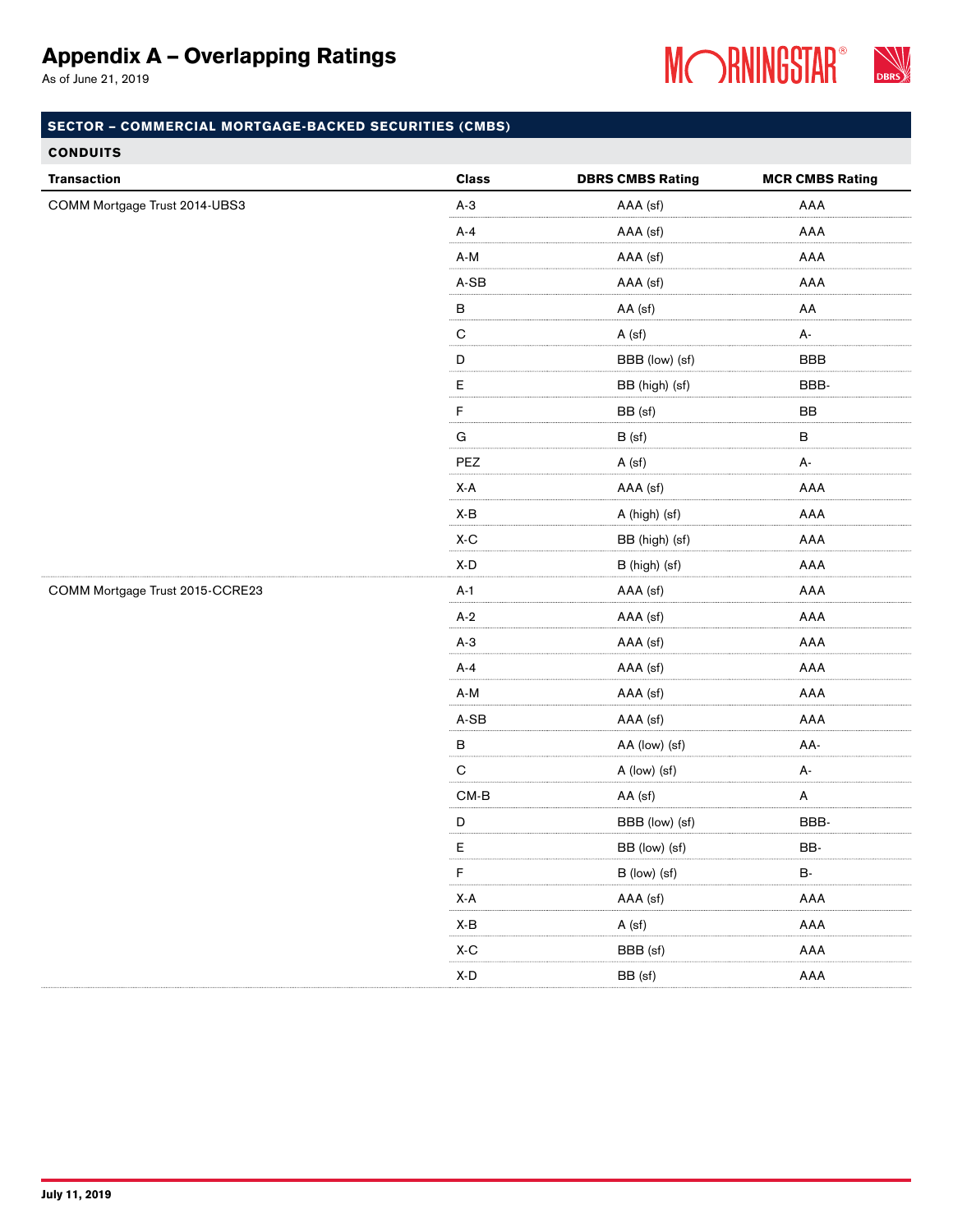As of June 21, 2019



| <b>Transaction</b>                      | <b>Class</b>                   | <b>DBRS CMBS Rating</b> | <b>MCR CMBS Rating</b> |
|-----------------------------------------|--------------------------------|-------------------------|------------------------|
| COMM Mortgage Trust 2015-PC1            | $A-1$                          | AAA (sf)                | AAA                    |
|                                         | $A-2$                          | AAA (sf)                | AAA                    |
|                                         | $A-3$                          | AAA (sf)                | AAA                    |
|                                         | $A-4$                          | AAA (sf)                | AAA                    |
|                                         | $A-5$                          | AAA (sf)                | AAA                    |
|                                         | $\mathsf{A}\text{-}\mathsf{M}$ | AAA (sf)                | AAA                    |
|                                         | $A-SB$                         | AAA (sf)                | AAA                    |
|                                         | $\sf B$                        | AA (low) (sf)           | AA-                    |
|                                         | ${\bf C}$                      | A (low) (sf)            | A-                     |
|                                         | $\mathsf D$                    | BBB (low) (sf)          | BBB-                   |
|                                         | X-A                            | AAA (sf)                | AAA                    |
|                                         | X-B                            | A (sf)                  | AAA                    |
|                                         | $\mathsf{X}\text{-}\mathsf{C}$ | BBB (sf)                | AAA                    |
| CSAIL Commercial Mortgage Trust 2015-C2 | $A-2$                          | AAA (sf)                | AAA                    |
|                                         | $A-3$                          | AAA (sf)                | AAA                    |
|                                         | $A-4$                          | AAA (sf)                | AAA                    |
|                                         | $\mathsf{A}\text{-}\mathsf{S}$ | AAA (sf)                | AAA                    |
|                                         | $A-SB$                         | AAA (sf)                | AAA                    |
|                                         | $\sf B$                        | AA (low) (sf)           | AA-                    |
|                                         | $\mathbf C$                    | A (low) (sf)            | А-                     |
|                                         | D                              | BBB (low) (sf)          | BBB-                   |
|                                         | $\mathsf E$                    | BB (low) (sf)           | BB-                    |
|                                         | F                              | B (sf)                  | <b>B-</b>              |
|                                         | $\mathsf{X}\text{-}\mathsf{A}$ | AAA (sf)                | AAA                    |
|                                         | X-B                            | AA (sf)                 | AAA                    |
|                                         | X-E                            | BB (sf)                 | AAA                    |
|                                         | $\mathsf{X}\text{-}\mathsf{F}$ | B (high) (sf)           | AAA                    |
| GS Mortgage Securities Trust 2012-GCJ7  | $A-4$                          | AAA (sf)                | AAA                    |
|                                         | A-AB                           | AAA (sf)                | AAA                    |
|                                         | $A-S$                          | AAA (sf)                | AAA                    |
|                                         | B                              | AA (high) (sf)          | $AA+$                  |
|                                         | $\mathsf{C}$                   | A (sf)                  | $A+$                   |
|                                         | $\mathsf D$                    | BBB (low) (sf)          | BBB+                   |
|                                         | $\mathsf E$                    | B (high) (sf)           | $BB+$                  |
|                                         | F                              | CCC (sf)                | CCC                    |
|                                         | X-A                            | AAA (sf)                | AAA                    |
|                                         | $\mathsf{X}\text{-}\mathsf{B}$ | B (low) (sf)            | AAA                    |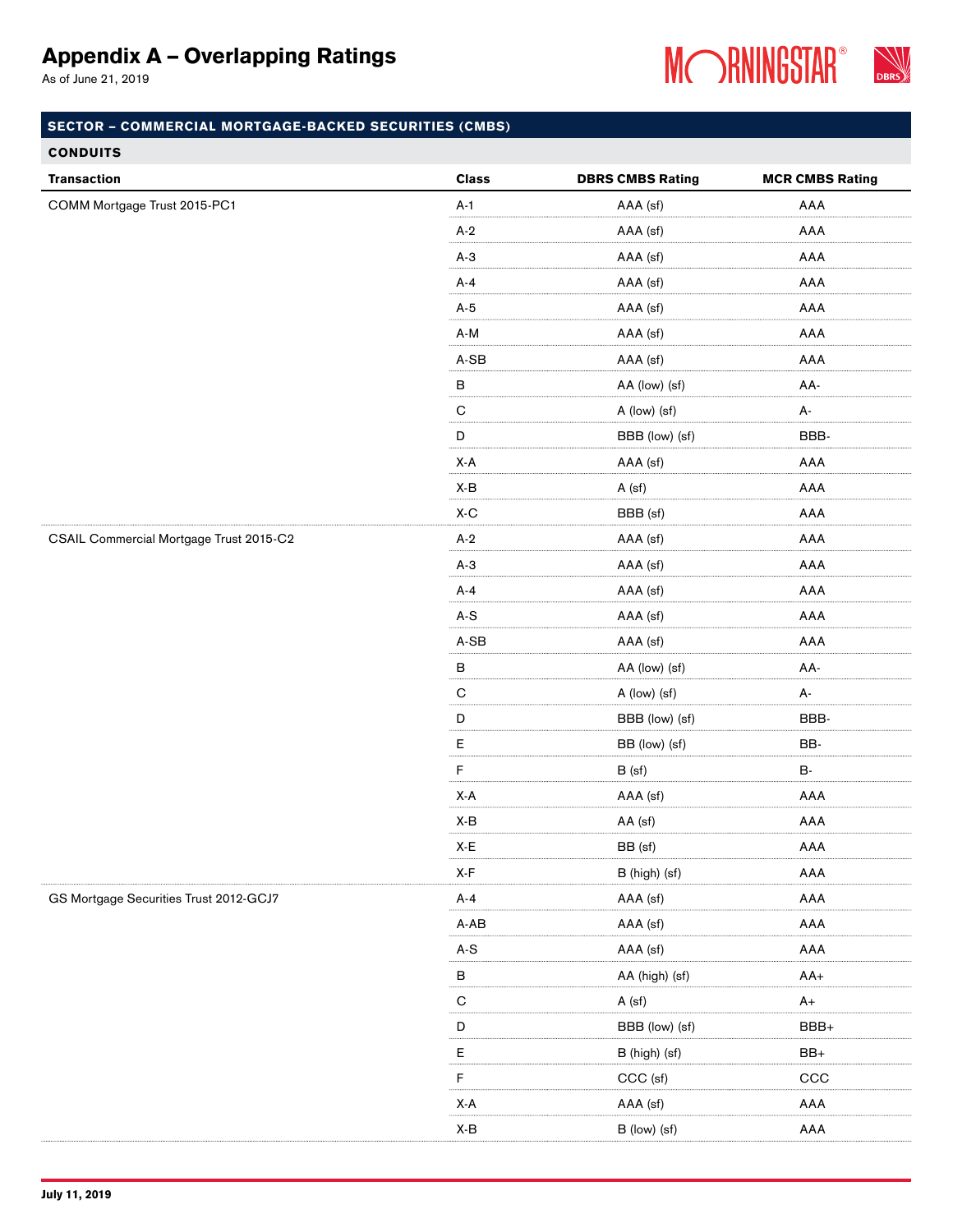As of June 21, 2019



### SECTOR – COMMERCIAL MORTGAGE-BACKED SECURITIES (CMBS)

### **CONDUITS**

| <b>Transaction</b>                                              | <b>Class</b>                              | <b>DBRS CMBS Rating</b> | <b>MCR CMBS Rating</b> |
|-----------------------------------------------------------------|-------------------------------------------|-------------------------|------------------------|
| J.P. Morgan Chase Commercial Mortgage Securities Trust 2014-C20 | $A-2$                                     | AAA (sf)                | AAA                    |
|                                                                 | $A-3A1$                                   | AAA (sf)                | AAA                    |
|                                                                 | $A-3A2$                                   | AAA (sf)                | AAA                    |
|                                                                 | A-4A1                                     | AAA (sf)                | AAA                    |
|                                                                 | $A-4A2$                                   | AAA (sf)                | AAA                    |
|                                                                 | $A-5$                                     | AAA (sf)                | AAA                    |
|                                                                 | $A-S$                                     | AAA (sf)                | AAA                    |
|                                                                 | $\mathsf{A}\text{-}\mathsf{SB}$           | AAA (sf)                | AAA                    |
|                                                                 | $\sf B$                                   | AA (low) (sf)           | AA                     |
|                                                                 | $\overline{C}$                            | A (low) (sf)            | А-                     |
|                                                                 | $\begin{array}{c} \mathsf{D} \end{array}$ | BBB (low) (sf)          | BBB-                   |
|                                                                 | E                                         | BB (sf)                 | BB                     |
|                                                                 | ${\sf EC}$                                | A (low) (sf)            | А-                     |
|                                                                 | $\mathsf F$                               | B (high) (sf)           | $B+$                   |
|                                                                 | G                                         | B (sf)                  | <b>B-</b>              |
|                                                                 | $X-A$                                     | AAA (sf)                | AAA                    |
|                                                                 | $\mathsf{X}\text{-}\mathsf{B}$            | AA (sf)                 | AAA                    |
|                                                                 | $X-C$                                     | B (high) (sf)           | AAA                    |
| LSTAR Commercial Mortgage Trust 2016-4                          | $A-1$                                     | AAA (sf)                | AAA                    |
|                                                                 | $A-2$                                     | AAA (sf)                | AAA                    |
|                                                                 | $A-3$                                     | AAA (sf)                | AAA                    |
|                                                                 | $\mathsf{A}\text{-}\mathsf{S}$            | AAA (sf)                | AAA                    |
|                                                                 | $\sf B$                                   | AA (sf)                 | AA-                    |
|                                                                 | ${\bf C}$                                 | A (high) (sf)           | А-                     |
|                                                                 | $\mathsf D$                               | BBB (sf)                | BBB-                   |
|                                                                 | $\mathsf{X}\text{-}\mathsf{A}$            | AAA (sf)                | AAA                    |
|                                                                 | X-B                                       | AA (high) (sf)          | AAA                    |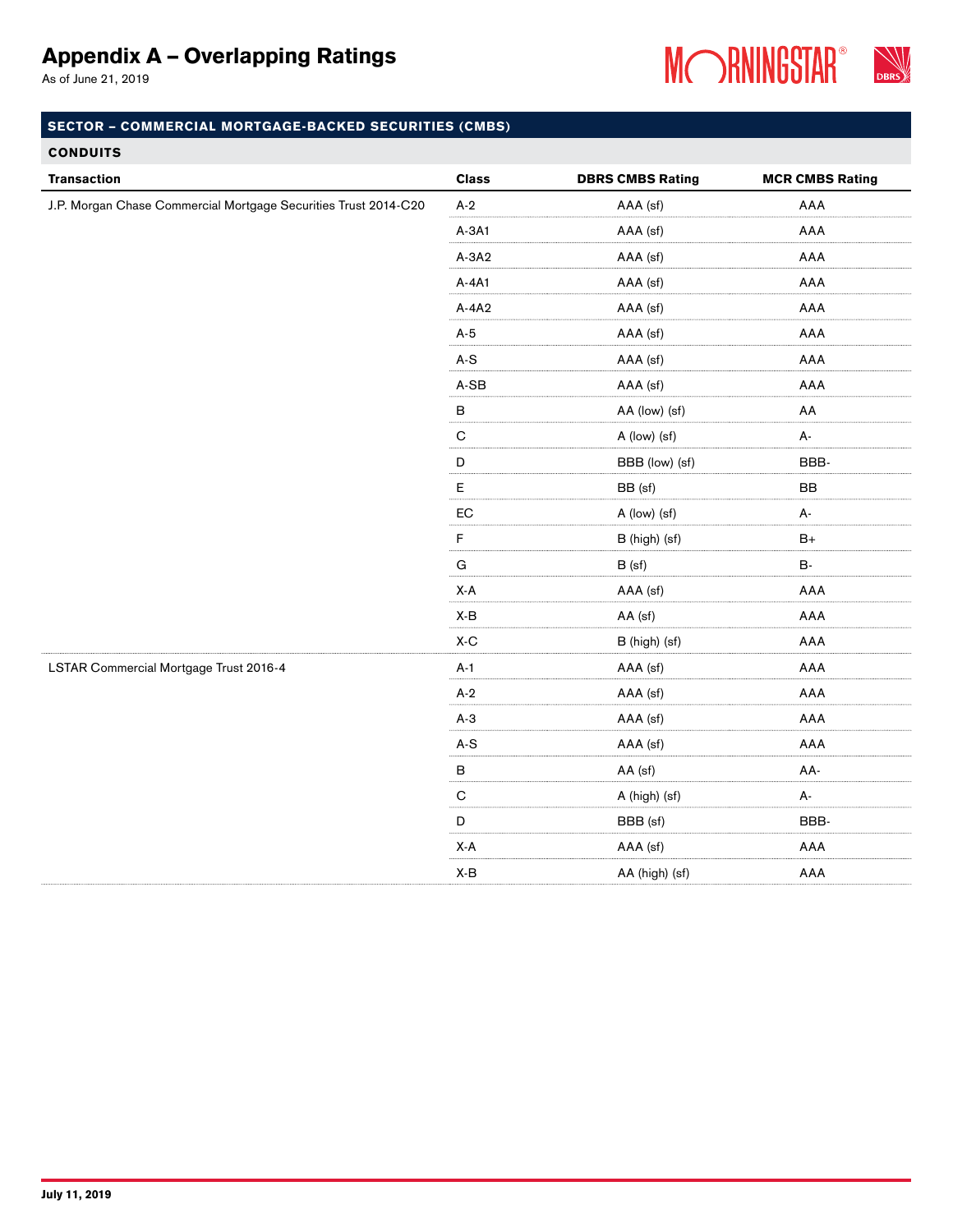As of June 21, 2019



| <b>Transaction</b>                                          | <b>Class</b>                                        | <b>DBRS CMBS Rating</b> | <b>MCR CMBS Rating</b> |
|-------------------------------------------------------------|-----------------------------------------------------|-------------------------|------------------------|
| Morgan Stanley Bank of America Merrill Lynch Trust 2014-C17 | $A-2$                                               | AAA (sf)                | AAA                    |
|                                                             | $A-3$                                               | AAA (sf)                | AAA                    |
|                                                             | $A-4$                                               | AAA (sf)                | AAA                    |
|                                                             | $A-5$                                               | AAA (sf)                | AAA                    |
|                                                             | $A-S$                                               | AAA (sf)                | AAA                    |
|                                                             | $A-SB$                                              | AAA (sf)                | AAA                    |
|                                                             | $\overline{B}$                                      | AA (low) (sf)           | AA                     |
|                                                             | $\overline{C}$                                      | A (low) (sf)            | A-                     |
|                                                             | $\mathsf{D}$                                        | BBB (low) (sf)          | <b>BBB</b>             |
|                                                             | $\mathsf{E}% _{0}\left( \mathsf{E}_{0}\right) ^{T}$ | BB (low) (sf)           | BB-                    |
|                                                             | $\mathsf F$                                         | B(sf)                   | <b>B-</b>              |
|                                                             | <b>PST</b>                                          | A (low) (sf)            | A-                     |
|                                                             | X-A                                                 | AAA (sf)                | AAA                    |
|                                                             | X-B                                                 | A (sf)                  | AAA                    |
|                                                             | $X-C$                                               | B (high) (sf)           | AAA                    |
| Morgan Stanley Bank of America Merrill Lynch Trust 2015-C20 | $A-1$                                               | AAA (sf)                | AAA                    |
|                                                             | $A-2$                                               | AAA (sf)                | AAA                    |
|                                                             | $A-3$                                               | AAA (sf)                | AAA                    |
|                                                             | $A-4$                                               | AAA (sf)                | AAA                    |
|                                                             | $\mathsf{A}\text{-}\mathsf{S}$                      | AAA (sf)                | AAA                    |
|                                                             | $A-SB$                                              | AAA (sf)                | AAA                    |
|                                                             | $\sf B$                                             | AA (low) (sf)           | AA-                    |
|                                                             | $\overline{C}$                                      | A (low) (sf)            | A-                     |
|                                                             | $\overline{D}$                                      | BBB (low) (sf)          | BBB-                   |
|                                                             | E                                                   | BB (low) (sf)           | BB-                    |
|                                                             | $\mathsf F$                                         | B (low) (sf)            | <b>B-</b>              |
|                                                             | <b>PST</b>                                          | A (low) (sf)            | А-                     |
|                                                             | X-A                                                 | AAA (sf)                | $\sf AAA$              |
|                                                             | X-B                                                 | AA (sf)                 | AAA                    |
|                                                             | $\mathsf{X}\text{-}\mathsf{D}$                      | BBB (sf)                | AAA                    |
|                                                             | X-E                                                 | BB (sf)                 | AAA                    |
|                                                             | X-F                                                 | B (sf)                  | AAA                    |
|                                                             |                                                     |                         |                        |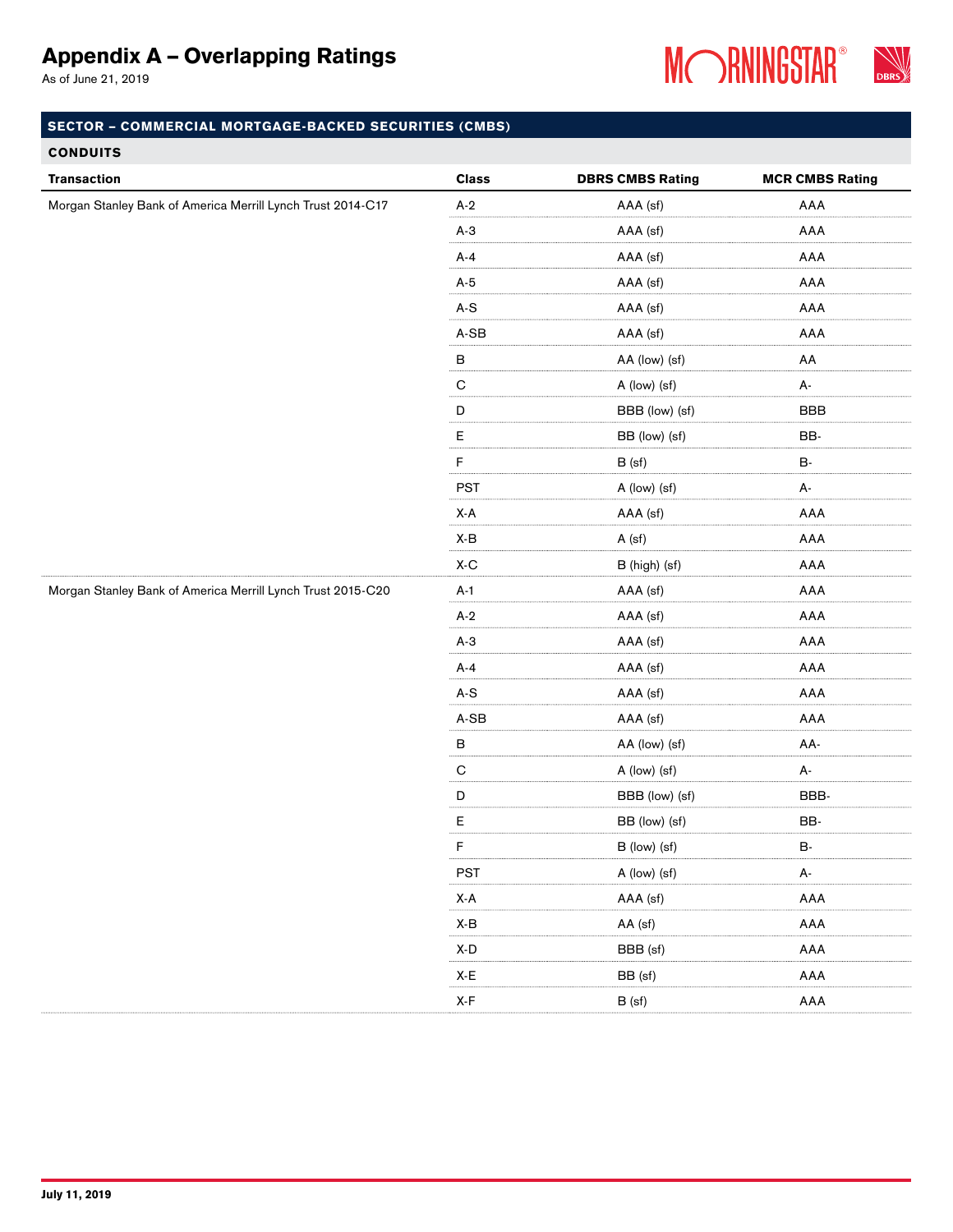As of June 21, 2019



| <b>CONDUITS</b>                                 |                                |                         |                        |
|-------------------------------------------------|--------------------------------|-------------------------|------------------------|
| <b>Transaction</b>                              | <b>Class</b>                   | <b>DBRS CMBS Rating</b> | <b>MCR CMBS Rating</b> |
| Wells Fargo Commercial Mortgage Trust 2015-LC20 | $A-2$                          | AAA (sf)                | AAA                    |
|                                                 | $A-3$                          | AAA (sf)                | AAA                    |
|                                                 | $A-4$                          | AAA (sf)                | AAA                    |
|                                                 | $A-5$                          | AAA (sf)                | AAA                    |
|                                                 | $A-S$                          | AAA (sf)                | AAA                    |
|                                                 | $A-SB$                         | AAA (sf)                | AAA                    |
|                                                 | $\sf B$                        | AA (low) (sf)           | AA-                    |
|                                                 | $\overline{C}$                 | A (low) (sf)            | А-                     |
|                                                 | $\overline{D}$                 | BBB (low) (sf)          | BBB-                   |
|                                                 | $\mathsf E$                    | BB (low) (sf)           | BB-                    |
|                                                 | $\mathsf F$                    | B (low) (sf)            | <b>B-</b>              |
|                                                 | PEX                            | A (low) (sf)            | А-                     |
|                                                 | X-A                            | AAA (sf)                | AAA                    |
|                                                 | X-B                            | A (sf)                  | AAA                    |
|                                                 | $\mathsf{X}\text{-}\mathsf{E}$ | BB (sf)                 | AAA                    |
|                                                 | X-F                            | B (sf)                  | AAA                    |
| <b>WFCMT 2016-LC25</b>                          | $A-1$                          | AAA (sf)                | AAA                    |
|                                                 | $A-2$                          | AAA (sf)                | AAA                    |
|                                                 | $A-3$                          | AAA (sf)                | AAA                    |
|                                                 | $A-4$                          | AAA (sf)                | AAA                    |
|                                                 | $\mathsf{A}\text{-}\mathsf{S}$ | AAA (sf)                | AAA                    |
|                                                 | $A-SB$                         | AAA (sf)                | AAA                    |
|                                                 | $\sf B$                        | AA (sf)                 | AA                     |
|                                                 | $\overline{C}$                 | A (low) (sf)            | А-                     |
|                                                 | $\mathsf D$                    | BBB (sf)                | <b>BBB</b>             |
|                                                 | E                              | BBB (low) (sf)          | BBB-                   |
|                                                 | F                              | BB (high) (sf)          | ${\sf BB}$             |
|                                                 | $\mathsf{G}$                   | B (sf)                  | $\, {\bf B} \,$        |
|                                                 | $X-A$                          | AAA (sf)                | AAA                    |
|                                                 | X-B                            | A (sf)                  | AAA                    |
|                                                 | $\mathsf{X}\text{-}\mathsf{D}$ | BBB (high) (sf)         | AAA                    |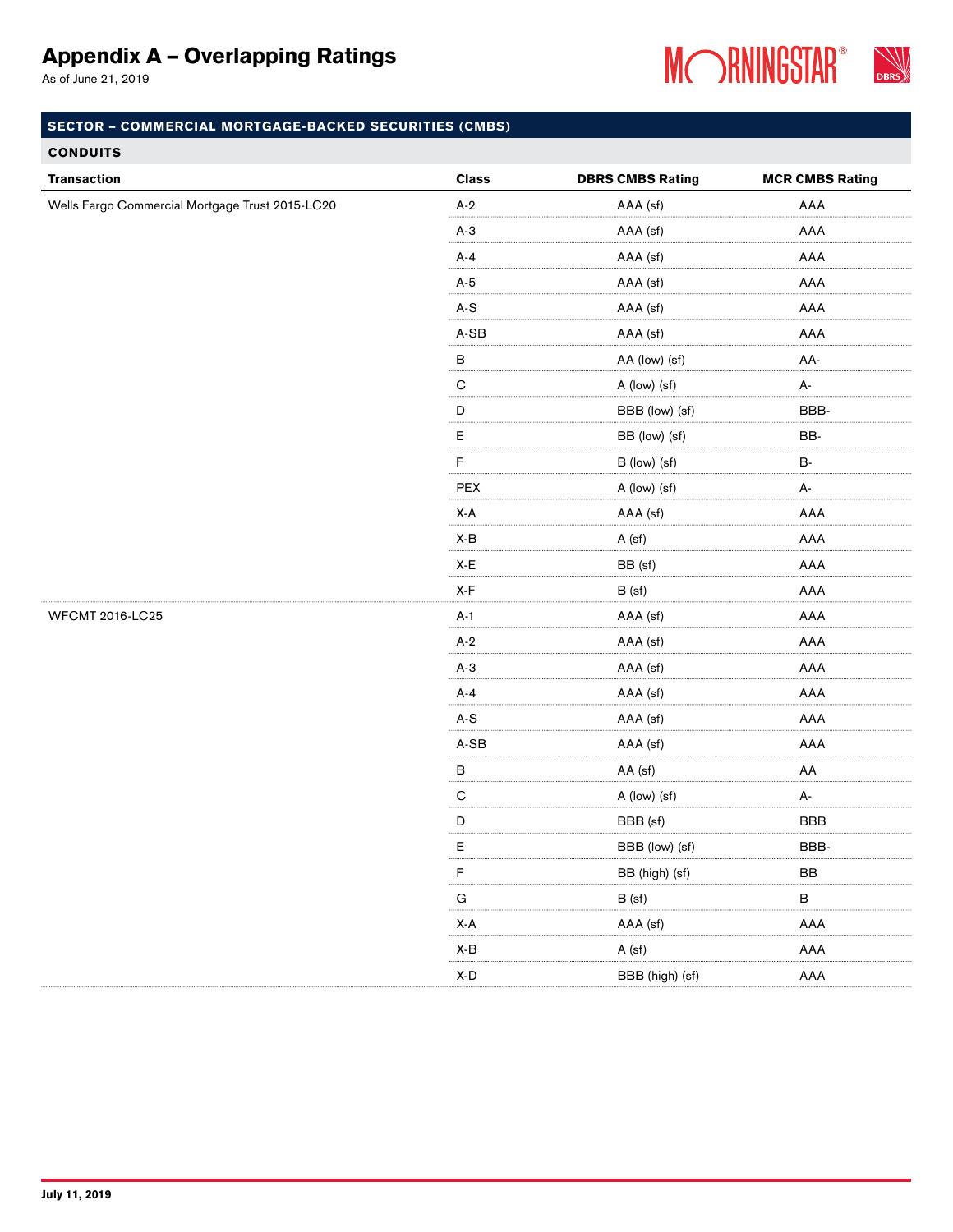As of June 21, 2019



| <b>Transaction</b>                       | <b>Class</b> | <b>DBRS CMBS Rating</b> | <b>MCR CMBS Rating</b> |
|------------------------------------------|--------------|-------------------------|------------------------|
| WFRBS Commercial Mortgage Trust 2014-C21 | $A-2$        | AAA (sf)                | AAA                    |
|                                          | $A-3$        | AAA (sf)                | AAA                    |
|                                          | $A-4$        | AAA (sf)                | AAA                    |
|                                          | $A-5$        | AAA (sf)                | AAA                    |
|                                          | $A-S$        | AAA (sf)                | AAA                    |
|                                          | $A-SB$       | AAA (sf)                | AAA                    |
|                                          | A-SBFL       | AAA (sf)                | AAA                    |
|                                          | A-SBFX       | AAA (sf)                | AAA                    |
|                                          | $\sf B$      | AA (low) (sf)           | AA-                    |
|                                          | ${\bf C}$    | A (low) (sf)            | A-                     |
|                                          | $\mathsf D$  | BBB (low) (sf)          | BBB-                   |
|                                          | $\mathsf E$  | BB (sf)                 | BB                     |
|                                          | F            | B (sf)                  | $\, {\sf B}$           |
|                                          | PEX          | A (low) (sf)            | А-                     |
|                                          | X-A          | AAA (sf)                | AAA                    |
|                                          | X-B          | BBB (sf)                | AAA                    |
|                                          | X-C          | BB (high) (sf)          | AAA                    |
|                                          | X-D          | B (high) (sf)           | AAA                    |
| WFRBS Commercial Mortgage Trust 2014-C25 | $A-2$        | AAA (sf)                | AAA                    |
|                                          | $A-3$        | AAA (sf)                | AAA                    |
|                                          | $A-4$        | AAA (sf)                | AAA                    |
|                                          | $A-5$        | AAA (sf)                | AAA                    |
|                                          | $A-S$        | AAA (sf)                | AAA                    |
|                                          | $A-SB$       | AAA (sf)                | AAA                    |
|                                          | $\sf B$      | AA (sf)                 | AA-                    |
|                                          | $\mathsf C$  | A (high) (sf)           | А-                     |
|                                          | $\mathsf D$  | BBB (low) (sf)          | BBB-                   |
|                                          | $\mathsf E$  | BB (sf)                 | $_{\rm BB}$            |
|                                          | $\mathsf F$  | B (sf)                  | $\, {\bf B}$           |
|                                          | PEX          | A (high) (sf)           | А-                     |
|                                          | X-A          | AAA (sf)                | AAA                    |
|                                          | X-B          | BBB (sf)                | AAA                    |
|                                          | X-C          | BB (high) (sf)          | AAA                    |
|                                          | X-D          | B (high) (sf)           | AAA                    |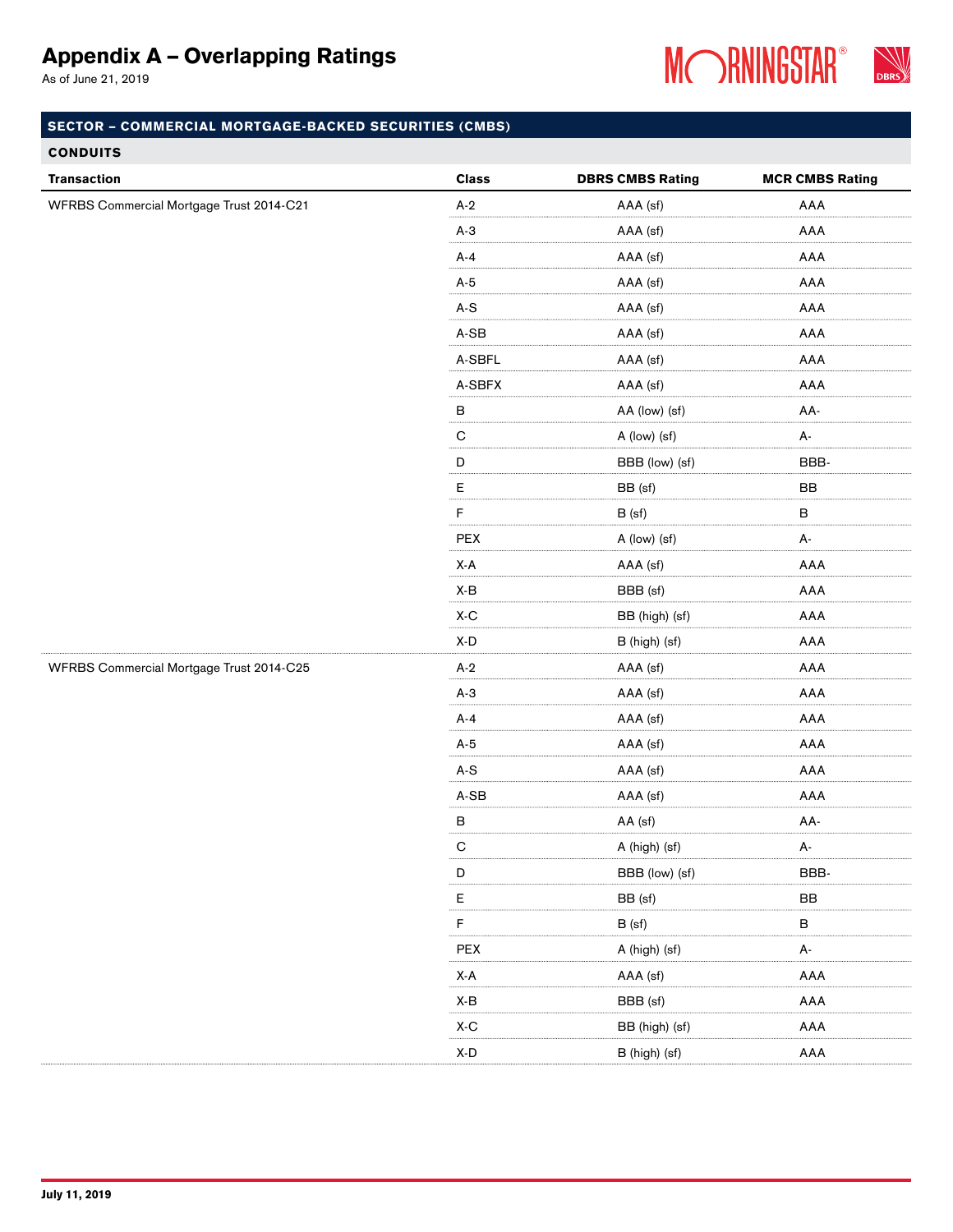As of June 21, 2019



### SECTOR – COMMERCIAL MORTGAGE BACKED SECURITIES (CMBS)

#### SINGLE-ASSET/SINGLE-BORROWER (SASB)

| <b>Transaction</b>                      | <b>Class</b>       | <b>DBRS CMBS Rating</b> | <b>MCR CMBS Rating</b> |
|-----------------------------------------|--------------------|-------------------------|------------------------|
| BHMS 2018-ATLS                          | $\mathsf{A}$       | AAA (sf)                | AAA                    |
|                                         | $\sf B$            | AA (low) (sf)           | AA-                    |
|                                         | ${\bf C}$          | A (low) (sf)            | A-                     |
|                                         | $\mathsf D$        | BBB (low) (sf)          | <b>BBB</b>             |
|                                         | $\mathsf E$        | BB (sf)                 | BB+                    |
|                                         | <b>HRR</b>         | BB (low) (sf)           | BB                     |
|                                         | $X$ -CP            | AAA (sf)                | AAA                    |
|                                         | X-NCP              | AAA (sf)                | AAA                    |
| CFCRE Trust 2018-TAN                    | A                  | AAA (sf)                | AAA                    |
|                                         | $\, {\bf B}$       | AAA (sf)                | AA-                    |
|                                         | $\mathbf C$        | AA (low) (sf)           | BBB+                   |
|                                         | $\mathsf D$        | A (high) (sf)           | BBB-                   |
|                                         | <b>HRR</b>         | BB (sf)                 | BB                     |
|                                         | $\pmb{\mathsf{X}}$ | AA (low) (sf)           | AAA                    |
| GS Mortgage Securities Trust 2012-ALOHA | A                  | AAA (sf)                | AAA                    |
|                                         | $\sf B$            | AA (low) (sf)           | $AA+$                  |
|                                         | $\mathbf C$        | A (high) (sf)           | AA-                    |
|                                         | $\mathsf D$        | A (low) (sf)            | A                      |
|                                         | X-A                | AAA (sf)                | AAA                    |
|                                         | X-B                | A (sf)                  | AAA                    |
| TMSQ Mortgage Trust 2014-1500           | $\mathsf{A}$       | AAA (sf)                | AAA                    |
|                                         | $\sf B$            | AA (low) (sf)           | AA                     |
|                                         | $\overline{C}$     | A (low) (sf)            | А-                     |
|                                         | $\mathsf D$        | BBB (sf)                | <b>BBB</b>             |
|                                         | X-A                | AAA (sf)                | AAA                    |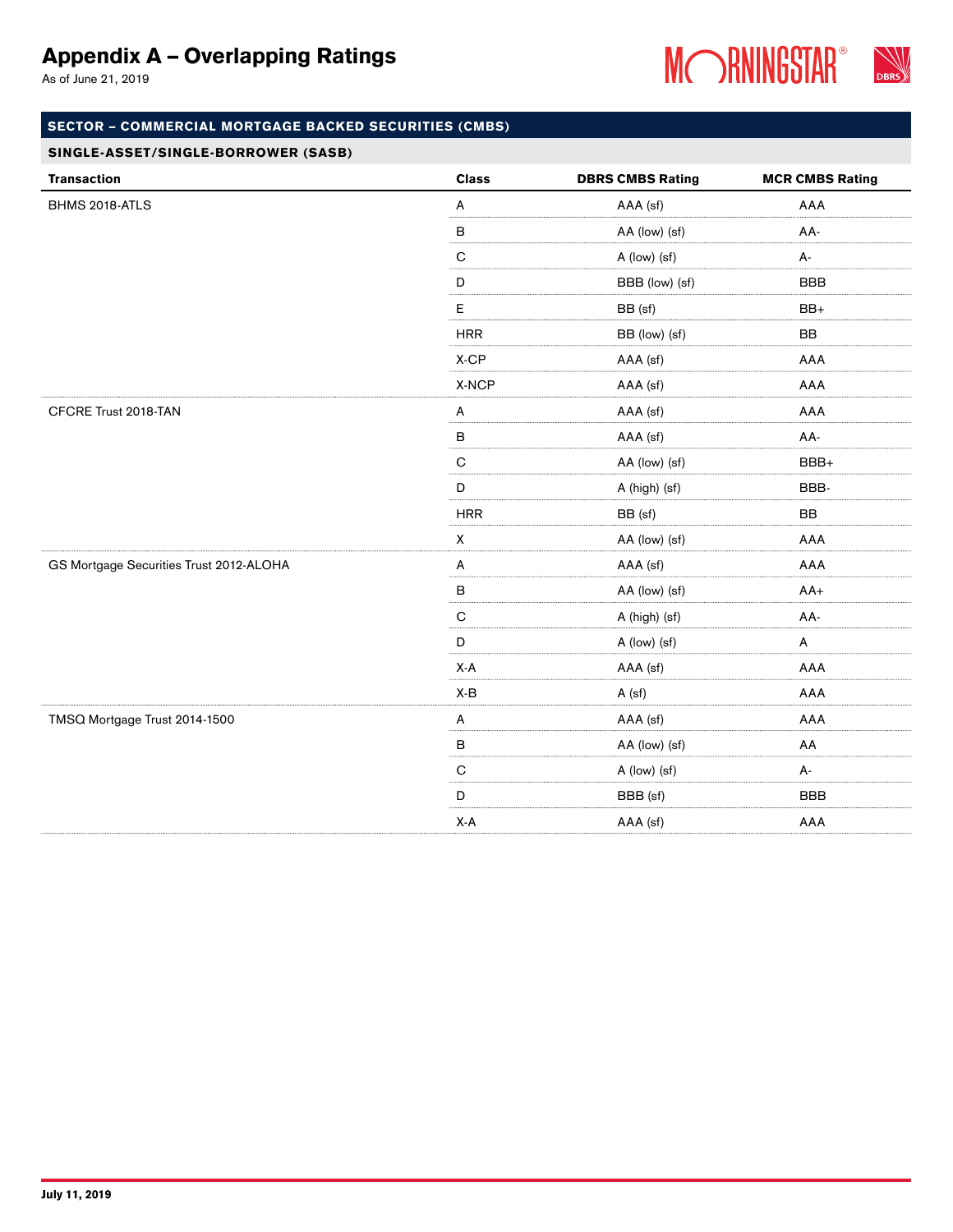As of June 21, 2019



### SECTOR – RESIDENTIAL MORTGAGE-BACKED SECURITIES (RMBS)

#### PRIME JUMBO

|                                                           | <b>Class</b>   | <b>DBRS RMBS Rating</b> | <b>MCR RMBS Rating</b> |
|-----------------------------------------------------------|----------------|-------------------------|------------------------|
| <b>Transaction</b><br>WinWater Mortgage Loan Trust 2015-4 | A1             | AAA (sf)                | AAA                    |
|                                                           | A10            | AAA (sf)                | AAA                    |
|                                                           | A11            | AAA (sf)                | AAA                    |
|                                                           | A12            | AAA (sf)                | AAA                    |
|                                                           | A13            | AAA (sf)                | AAA                    |
|                                                           | A14            | AAA (sf)                | AAA                    |
|                                                           | A15            | AAA (sf)                | AAA                    |
|                                                           | A16            | AAA (sf)                | AAA                    |
|                                                           | A17            | AAA (sf)                | AAA                    |
|                                                           | A18            | AAA (sf)                | AAA                    |
|                                                           | A19            | AAA (sf)                | AAA                    |
|                                                           | A <sub>2</sub> | AAA (sf)                | AAA                    |
|                                                           | A20            | AAA (sf)                | AAA                    |
|                                                           | A21            | AAA (sf)                | AAA                    |
|                                                           | A22            | AAA (sf)                | AAA                    |
|                                                           | A23            | AAA (sf)                | AAA                    |
|                                                           | A <sub>3</sub> | AAA (sf)                | AAA                    |
|                                                           | A4             | AAA (sf)                | AAA                    |
|                                                           | A <sub>5</sub> | AAA (sf)                | AAA                    |
|                                                           | A <sub>6</sub> | AAA (sf)                | AAA                    |
|                                                           | A7             | AAA (sf)                | AAA                    |
|                                                           | A <sub>8</sub> | AAA (sf)                | AAA                    |
|                                                           | A <sub>9</sub> | AAA (sf)                | AAA                    |
|                                                           | AX1            | AAA (sf)                | AAA                    |
|                                                           | AX10           | AAA (sf)                | AAA                    |
|                                                           | AX11           | AAA (sf)                | AAA                    |
|                                                           | AX12           | AAA (sf)                | AAA                    |
|                                                           | AX13           | AAA (sf)                | AAA                    |
|                                                           | AX14           | AAA (sf)                | AAA                    |
|                                                           | AX15           | AAA (sf)                | AAA                    |
|                                                           | AX16           | AAA (sf)                | AAA                    |
|                                                           | AX17           | AAA (sf)                | AAA                    |
|                                                           | AX18           | AAA (sf)                | AAA                    |
|                                                           | AX19           | AAA (sf)                | AAA                    |
|                                                           | AX2            | AAA (sf)                | AAA                    |
|                                                           | AX20           | AAA (sf)                | AAA                    |
|                                                           | AX21           | AAA (sf)                | AAA                    |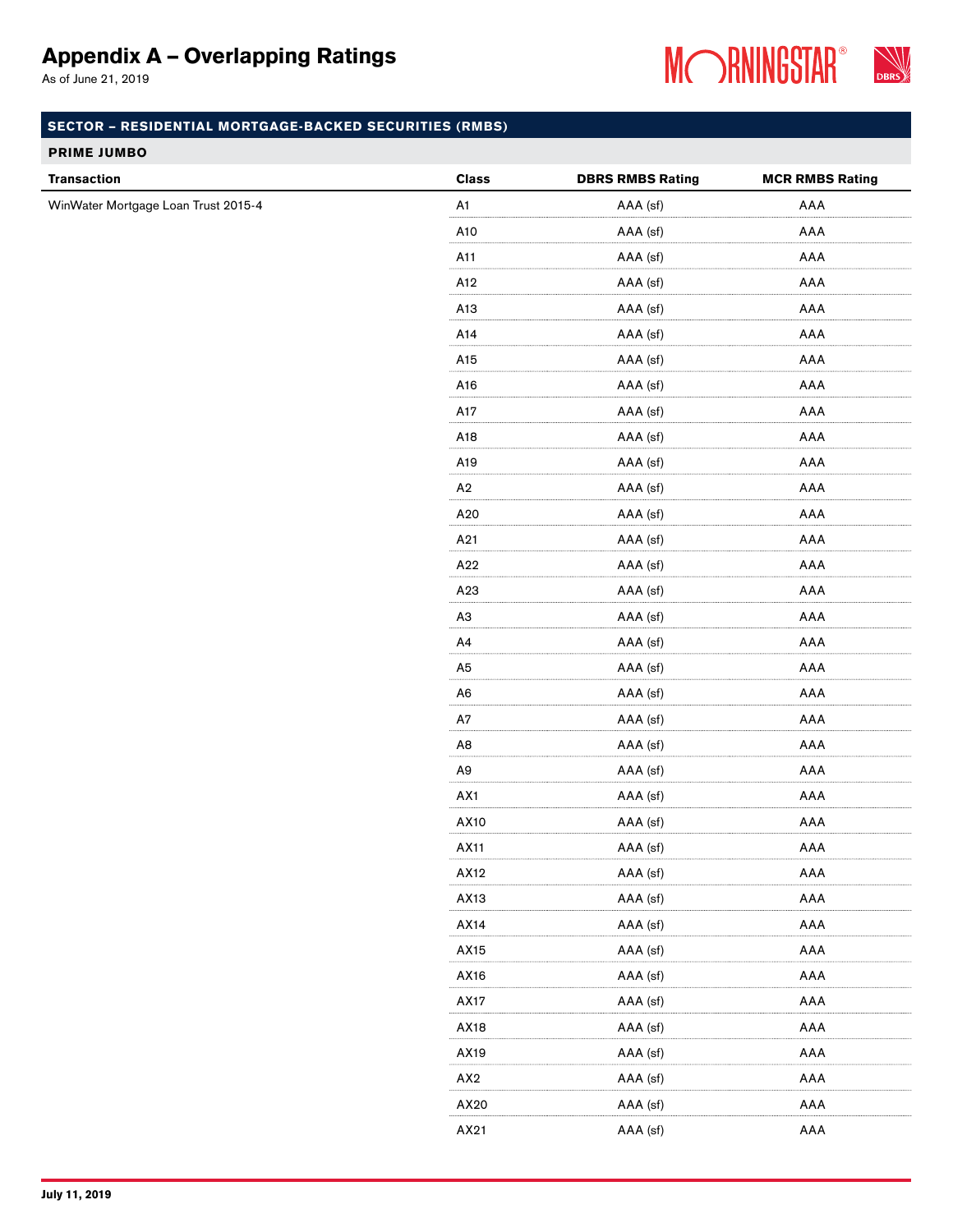As of June 21, 2019



## SECTOR – RESIDENTIAL MORTGAGE-BACKED SECURITIES (RMBS)

#### PRIME JUMBO

| <b>Transaction</b>                  | <b>Class</b>   | <b>DBRS RMBS Rating</b> | <b>MCR RMBS Rating</b> |
|-------------------------------------|----------------|-------------------------|------------------------|
| WinWater Mortgage Loan Trust 2015-4 | AX22           | AAA (sf)                | AAA                    |
|                                     | AX23           | AAA (sf)                | AAA                    |
|                                     | АХЗ            | AAA (sf)                | AAA                    |
|                                     | AX4            | AAA (sf)                | AAA                    |
|                                     | AX5            | AAA (sf)                | AAA                    |
|                                     | AX6            | AAA (sf)                | AAA                    |
|                                     | AX7            | AAA (sf)                | AAA                    |
|                                     | AX8            | AAA (sf)                | AAA                    |
|                                     | AX9            | AAA (sf)                | AAA                    |
|                                     | <b>B1</b>      | AAA (sf)                | AAA                    |
|                                     | B <sub>2</sub> | AA (high) (sf)          | AAA                    |
|                                     | B <sub>3</sub> | AA (sf)                 | $AA+$                  |
|                                     | <b>B4</b>      | A (sf)                  | BBB+                   |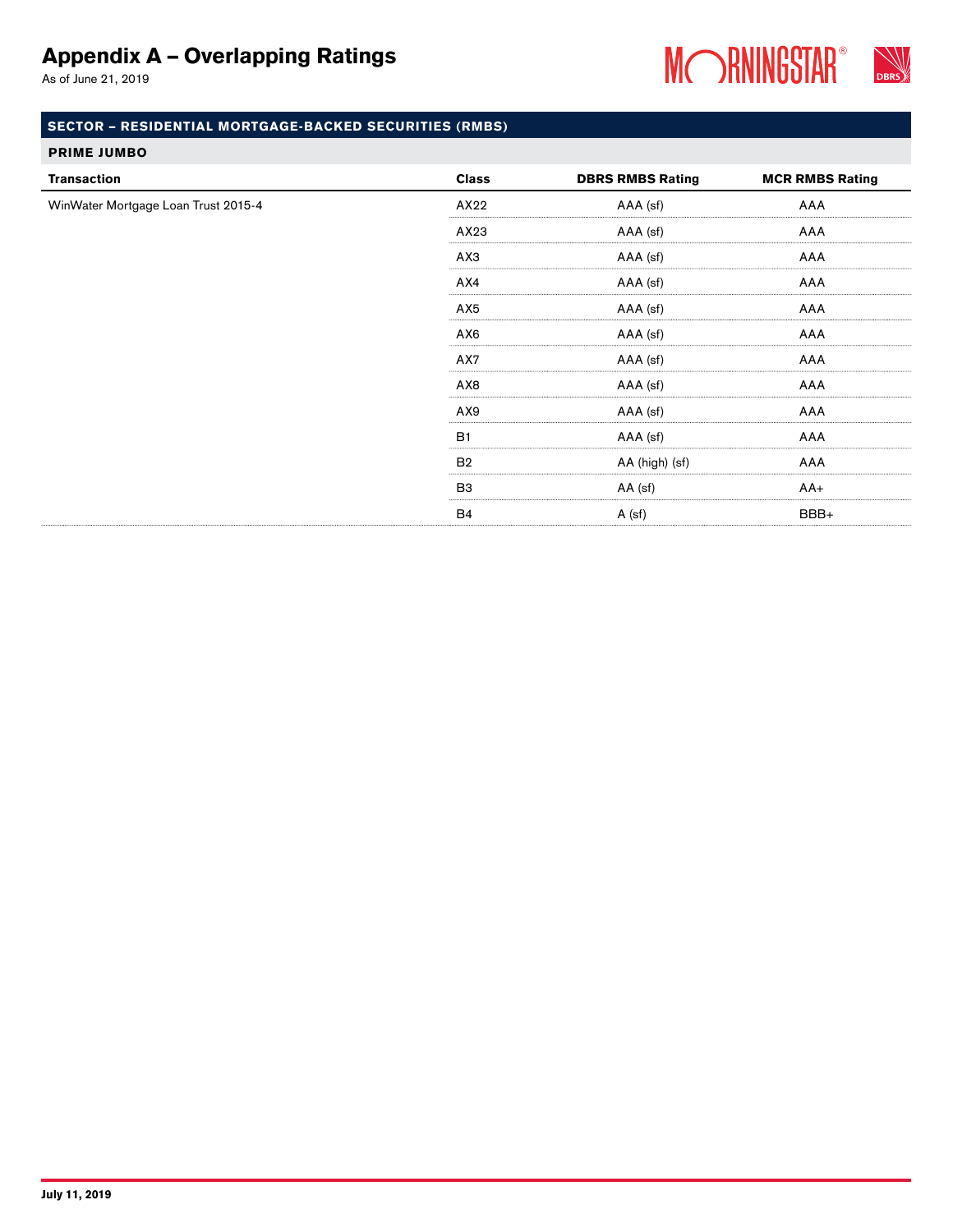As of June 21, 2019



### SECTOR – RESIDENTIAL MORTGAGE-BACKED SECURITIES (RMBS)

| <b>Transaction</b>                         | <b>Class</b>   | <b>DBRS RMBS Rating</b> | <b>MCR RMBS Rating</b> |
|--------------------------------------------|----------------|-------------------------|------------------------|
| Mill City Mortgage Loan Trust 2016-1       | A <sub>1</sub> | AAA (sf)                | AAA                    |
|                                            | <b>B1</b>      | A (sf)                  | A                      |
|                                            | ${\sf B2}$     | BBB (sf)                | <b>BBB</b>             |
|                                            | M1             | AAA (sf)                | AAA                    |
|                                            | M <sub>2</sub> | AAA (sf)                | AAA                    |
|                                            | МЗ             | AA (sf)                 | $AA+$                  |
| Mill City Mortgage Loan Trust 2017-1       | A <sub>1</sub> | AAA (sf)                | AAA                    |
| Mill City Mortgage Loan Trust 2017-3       | A <sub>1</sub> | AAA (sf)                | AAA                    |
|                                            | A2             | AAA (sf)                | AAA                    |
|                                            | A3             | AA (sf)                 | AA                     |
|                                            | A4             | A (sf)                  | А-                     |
|                                            | B <sub>1</sub> | BB (high) (sf)          | <b>BBB</b>             |
|                                            | B <sub>2</sub> | B (high) (sf)           | BB                     |
|                                            | M1             | AAA (sf)                | AAA                    |
|                                            | M <sub>2</sub> | AA (sf)                 | AA                     |
|                                            | МЗ             | A (sf)                  | А-                     |
| New Residential Mortgage Loan Trust 2018-3 | A              | AAA (sf)                | AAA                    |
|                                            | $A-1$          | AAA (sf)                | AAA                    |
|                                            | $A-1A$         | AAA (sf)                | AAA                    |
|                                            | $A-1B$         | AAA (sf)                | AAA                    |
|                                            | $A-1C$         | AAA (sf)                | AAA                    |
|                                            | A1-IOA         | AAA (sf)                | AAA                    |
|                                            | A1-IOB         | AAA (sf)                | AAA                    |
|                                            | A1-IOC         | AAA (sf)                | AAA                    |
|                                            | $A-2$          | AA (sf)                 | $AA+$                  |
|                                            | A-IO           | AAA (sf)                | AAA                    |
|                                            | $B-1$          | AA (sf)                 | $AA+$                  |
|                                            | $B-1A$         | AA (sf)                 | $AA+$                  |
|                                            | $B-1B$         | AA (sf)                 | $AA+$                  |
|                                            | $B-1C$         | AA (sf)                 | $AA+$                  |
|                                            | $B-1D$         | AA (sf)                 | $AA+$                  |
|                                            | $B1-IO$        | AA (sf)                 | $AA+$                  |
|                                            | B1-IOA         | AA (sf)                 | $AA+$                  |
|                                            | B1-IOB         | AA (sf)                 | $AA+$                  |
|                                            | B1-IOC         | AA (sf)                 | AA+                    |
|                                            | $B-2$          | A (sf)                  | AA-                    |
|                                            | $B-2A$         | A (sf)                  | AA-                    |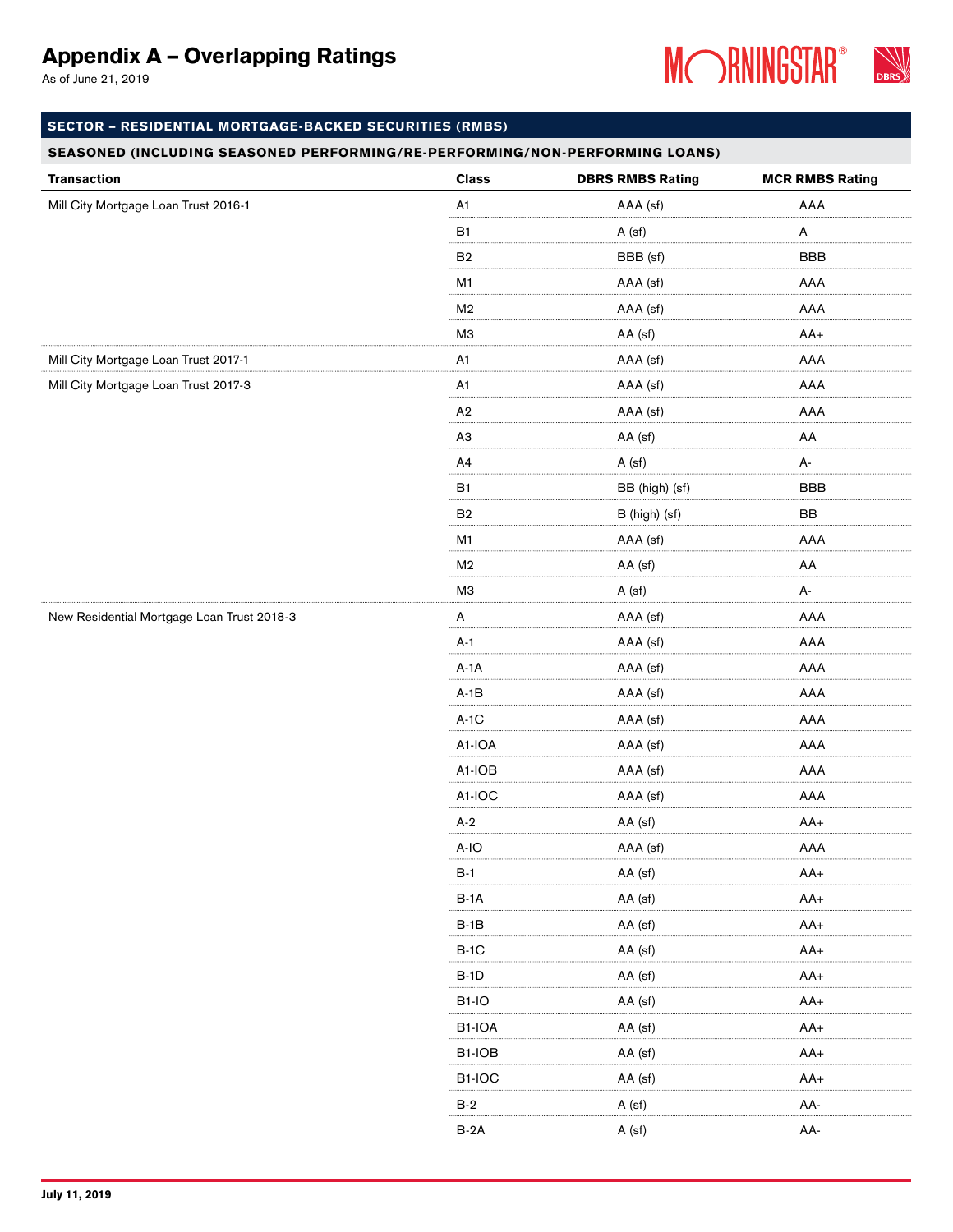As of June 21, 2019



### SECTOR – RESIDENTIAL MORTGAGE-BACKED SECURITIES (RMBS)

| <b>Transaction</b>                         | <b>Class</b>        | <b>DBRS RMBS Rating</b> | <b>MCR RMBS Rating</b> |
|--------------------------------------------|---------------------|-------------------------|------------------------|
| New Residential Mortgage Loan Trust 2018-3 | $B-2B$              | A (sf)                  | AA-                    |
|                                            | $B-2C$              | A (sf)                  | AA-                    |
|                                            | $B-2D$              | A (sf)                  | AA-                    |
|                                            | <b>B2-IO</b>        | A (sf)                  | AA-                    |
|                                            | B <sub>2</sub> -IOA | A (sf)                  | AA-                    |
|                                            | B <sub>2</sub> -IOB | A (sf)                  | AA-                    |
|                                            | B <sub>2</sub> -IOC | A (sf)                  | AA-                    |
|                                            | $B-3$               | BBB (sf)                | BBB+                   |
|                                            | $B-3A$              | BBB (sf)                | BBB+                   |
|                                            | $B-3B$              | BBB (sf)                | BBB+                   |
|                                            | $B-3C$              | BBB (sf)                | BBB+                   |
|                                            | <b>B-3D</b>         | BBB (sf)                | BBB+                   |
|                                            | B <sub>3</sub> -IO  | BBB (sf)                | BBB+                   |
|                                            | B3-IOA              | BBB (sf)                | BBB+                   |
|                                            | B3-IOB              | BBB (sf)                | BBB+                   |
|                                            | B3-IOC              | BBB (sf)                | BBB+                   |
|                                            | $B-4$               | BB (sf)                 | $BB+$                  |
|                                            | B-4A                | BB (sf)                 | $\mathsf{BB}+$         |
|                                            | $B-4B$              | BB (sf)                 | $BB+$                  |
|                                            | $B-4C$              | BB (sf)                 | $BB+$                  |
|                                            | B4-IOA              | BB (sf)                 | $BB+$                  |
|                                            | B4-IOB              | BB (sf)                 | $BB+$                  |
|                                            | B4-IOC              | BB (sf)                 | $\mathsf{BB}+$         |
|                                            | $B-5$               | B (sf)                  | $\, {\bf B}$           |
|                                            | $B-5A$              | B (sf)                  | $\, {\bf B}$           |
|                                            | $B-5B$              | B (sf)                  | $\, {\bf B}$           |
|                                            | $B-5C$              | B (sf)                  | $\sf B$                |
|                                            | $B-5D$              | B (sf)                  | $\, {\bf B}$           |
|                                            | B5-IOA              | B (sf)                  | $\, {\bf B}$           |
|                                            | B5-IOB              | B (sf)                  | $\sf B$                |
|                                            | B5-IOC              | B (sf)                  | $\, {\bf B}$           |
|                                            | B5-IOD              | B(sf)                   | $\sf B$                |
|                                            | $B-7$               | B (sf)                  | $\sf B$                |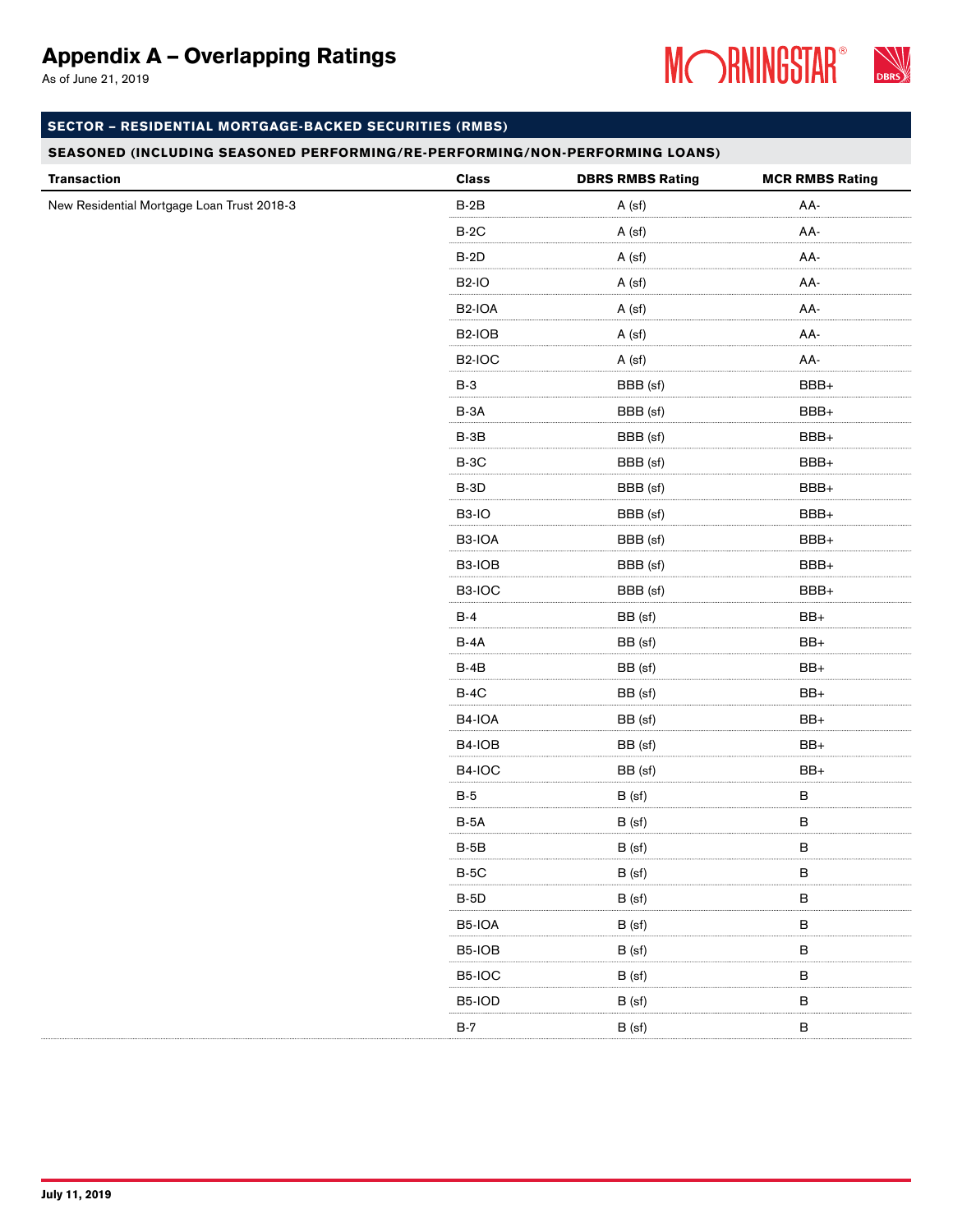As of June 21, 2019



### SECTOR – RESIDENTIAL MORTGAGE-BACKED SECURITIES (RMBS)

| <b>Transaction</b>                         | <b>Class</b>        | <b>DBRS RMBS Rating</b> | <b>MCR RMBS Rating</b> |
|--------------------------------------------|---------------------|-------------------------|------------------------|
| New Residential Mortgage Loan Trust 2019-1 | $\mathsf A$         | AAA (sf)                | AAA                    |
|                                            | $A-1$               | AAA (sf)                | AAA                    |
|                                            | $A-1A$              | AAA (sf)                | AAA                    |
|                                            | $A-1AB$             | AAA (sf)                | AAA                    |
|                                            | A1-IOA              | AAA (sf)                | AAA                    |
|                                            | A1-IOB              | AAA (sf)                | AAA                    |
|                                            | $A-2$               | AAA (sf)                | AAA                    |
|                                            | $A-IO$              | AAA (sf)                | AAA                    |
|                                            | $B-1$               | AAA (sf)                | AAA                    |
|                                            | $B-1A$              | AAA (sf)                | AAA                    |
|                                            | $B-1B$              | AAA (sf)                | AAA                    |
|                                            | $B-1C$              | AAA (sf)                | AAA                    |
|                                            | <b>B1-IO</b>        | AAA (sf)                | AAA                    |
|                                            | B1-IOA              | AAA (sf)                | AAA                    |
|                                            | B1-IOB              | AAA (sf)                | AAA                    |
|                                            | $B-2$               | AA (sf)                 | AAA                    |
|                                            | $B-2A$              | AA (sf)                 | AAA                    |
|                                            | $B-2B$              | AA (sf)                 | AAA                    |
|                                            | $B-2C$              | AA (sf)                 | AAA                    |
|                                            | <b>B2-IO</b>        | AA (sf)                 | AAA                    |
|                                            | B <sub>2</sub> -IOA | AA (sf)                 | AA-                    |
|                                            | B <sub>2</sub> -IOB | AA (sf)                 | AA-                    |
|                                            | $B-3$               | A (sf)                  | AA-                    |
|                                            | B-3A                | A (sf)                  | AA-                    |
|                                            | $B-3B$              | A (sf)                  | AA-                    |
|                                            | $B-3C$              | A (sf)                  | AA-                    |
|                                            | <b>B3-IO</b>        | A (sf)                  | AA-                    |
|                                            | B3-IOA              | A (sf)                  | AA-                    |
|                                            | B3-IOB              | A (sf)                  | AA-                    |
|                                            | $B-4$               | BBB (sf)                | <b>BBB</b>             |
|                                            | <b>B-4A</b>         | BBB (sf)                | <b>BBB</b>             |
|                                            | $B-4B$              | BBB (sf)                | <b>BBB</b>             |
|                                            | $B-4C$              | BBB (sf)                | <b>BBB</b>             |
|                                            | B4-IOA              | BBB (sf)                | <b>BBB</b>             |
|                                            | B4-IOB              | BBB (sf)                | <b>BBB</b>             |
|                                            | <b>B4-IOC</b>       | BBB (sf)                | <b>BBB</b>             |
|                                            | $B-5$               | BB (sf)                 | BB                     |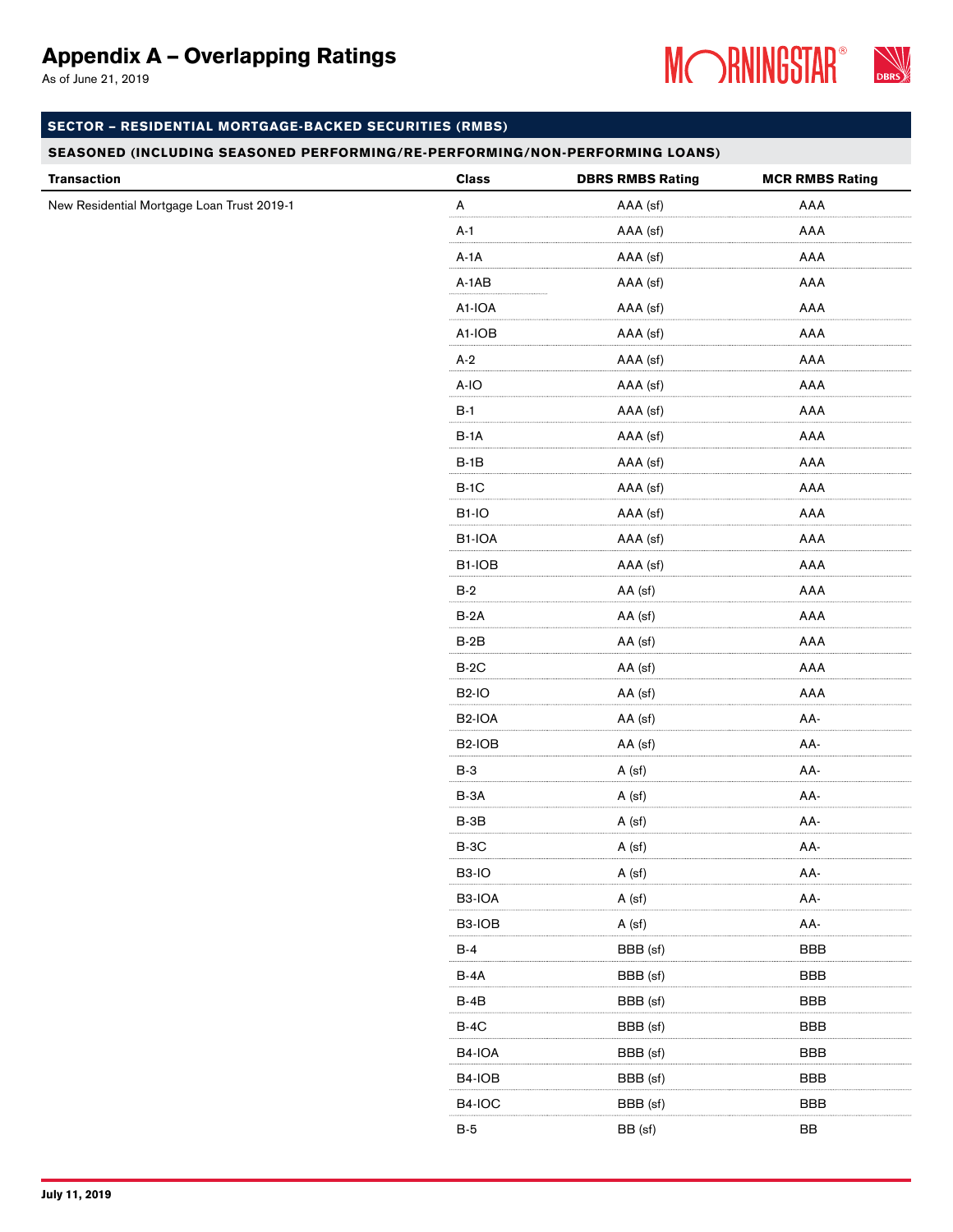As of June 21, 2019



### SECTOR – RESIDENTIAL MORTGAGE-BACKED SECURITIES (RMBS)

| <b>Transaction</b>                         | <b>Class</b>   | <b>DBRS RMBS Rating</b> | <b>MCR RMBS Rating</b> |
|--------------------------------------------|----------------|-------------------------|------------------------|
| New Residential Mortgage Loan Trust 2019-1 | $B-5A$         | BB (sf)                 | BB                     |
|                                            | $B-5B$         | BB (sf)                 | BB                     |
|                                            | $B-5C$         | BB (sf)                 | BB                     |
|                                            | B5-IOA         | BB (sf)                 | BB                     |
|                                            | B5-IOB         | BB (sf)                 | BB                     |
|                                            | B5-IOC         | BB (sf)                 | BB                     |
|                                            | $B-6$          | B (sf)                  | $\, {\bf B}$           |
|                                            | B-6A           | B (sf)                  | $\, {\bf B}$           |
|                                            | $B-6B$         | B (sf)                  | $\, {\bf B}$           |
|                                            | $B-6C$         | B (sf)                  | $\, {\bf B}$           |
|                                            | B6-IOA         | B (sf)                  | $\, {\bf B}$           |
|                                            | B6-IOB         | B (sf)                  | $\, {\bf B}$           |
|                                            | B6-IOC         | B (sf)                  | $\, {\bf B}$           |
|                                            | $B-8$          | B (sf)                  | $\, {\bf B}$           |
| Towd Point Mortgage Trust 2016-4           | A <sub>1</sub> | AAA (sf)                | AAA                    |
|                                            | A2             | AA (high) (sf)          | AAA                    |
|                                            | B <sub>1</sub> | BBB (sf)                | BBB+                   |
|                                            | B <sub>2</sub> | BB (high) (sf)          | BBB-                   |
|                                            | B <sub>3</sub> | B (high) (sf)           | BB-                    |
|                                            | M1             | AA (low) (sf)           | $AA+$                  |
|                                            | M <sub>2</sub> | A (low) (sf)            | $A+$                   |
| Towd Point Mortgage Trust 2016-5           | A1             | AAA (sf)                | AAA                    |
|                                            | A <sub>2</sub> | AA (high) (sf)          | AAA                    |
|                                            | <b>B1</b>      | BBB (low) (sf)          | А-                     |
|                                            | B <sub>2</sub> | BB (low) (sf)           | BBB-                   |
|                                            | M <sub>1</sub> | AA (low) (sf)           | AAA                    |
|                                            | M <sub>2</sub> | A (low) (sf)            | AA                     |
| Towd Point Mortgage Trust 2017-2           | A1             | AAA (sf)                | AAA                    |
|                                            | A2             | AA (high) (sf)          | AAA                    |
|                                            | A <sub>3</sub> | AA (high) (sf)          | AAA                    |
|                                            | A4             | AA (sf)                 | AAA                    |
|                                            | <b>B1</b>      | BBB (sf)                | A                      |
|                                            | B <sub>2</sub> | BB (sf)                 | <b>BBB</b>             |
|                                            | M <sub>1</sub> | AA (sf)                 | AAA                    |
|                                            | M <sub>2</sub> | A (sf)                  | $AA+$                  |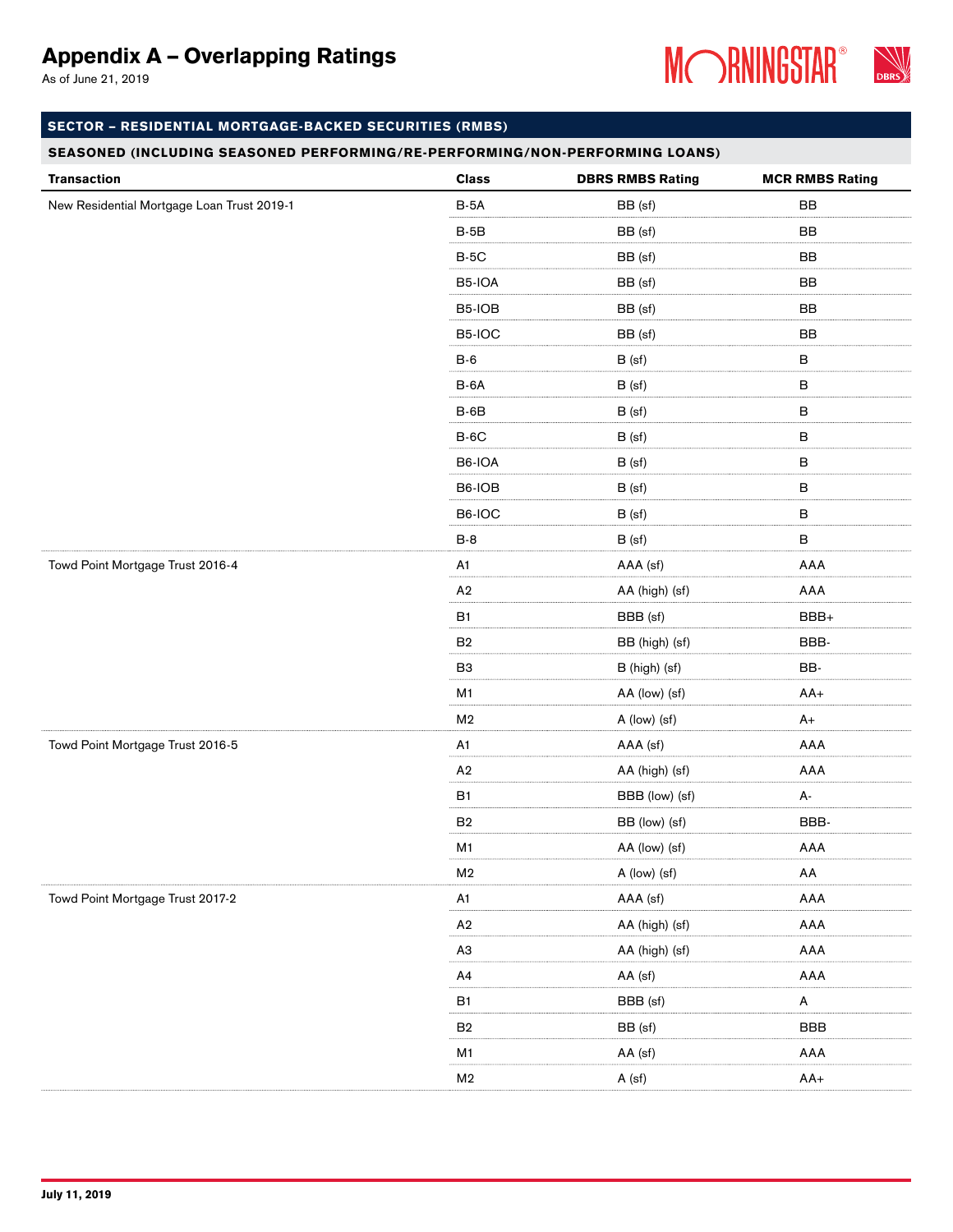As of June 21, 2019



### SECTOR – RESIDENTIAL MORTGAGE-BACKED SECURITIES (RMBS)

| <b>Transaction</b>               | <b>Class</b>     | <b>DBRS RMBS Rating</b> | <b>MCR RMBS Rating</b> |
|----------------------------------|------------------|-------------------------|------------------------|
| Towd Point Mortgage Trust 2017-3 | A1               | AAA (sf)                | AAA                    |
|                                  | A2               | AA (sf)                 | AAA                    |
|                                  | A <sub>3</sub>   | AA (sf)                 | AAA                    |
|                                  | A4               | A (sf)                  | $AA+$                  |
|                                  | <b>B1</b>        | BB (sf)                 | BBB+                   |
|                                  | B2               | B (sf)                  | BBB-                   |
|                                  | M1               | A (sf)                  | $AA+$                  |
|                                  | M <sub>2</sub>   | BBB (sf)                | $A+$                   |
| Towd Point Mortgage Trust 2017-6 | A <sub>1</sub>   | AAA (sf)                | AAA                    |
|                                  | A2               | AA (sf)                 | $AA+$                  |
|                                  | A <sub>3</sub>   | AA (sf)                 | $AA+$                  |
|                                  | A4               | A (high) (sf)           | $A+$                   |
|                                  | <b>B1</b>        | BB (high) (sf)          | $A+$                   |
|                                  | B2               | B (high) (sf)           | <b>BBB</b>             |
|                                  | M1               | A (high) (sf)           | BB+                    |
|                                  | M <sub>2</sub>   | BBB (sf)                | BB                     |
| Towd Point Mortgage Trust 2018-1 | A1               | AAA (sf)                | AAA                    |
|                                  | A2               | AA (sf)                 | AAA                    |
|                                  | A <sub>3</sub>   | AA (sf)                 | AAA                    |
|                                  | A4               | A (low) (sf)            | AA-                    |
|                                  | M1               | A (low) (sf)            | AA-                    |
| Towd Point Mortgage Trust 2018-4 | $A-1$            | AAA (sf)                | AAA                    |
| Towd Point Mortgage Trust 2018-5 | A1               | AAA (sf)                | AAA                    |
|                                  | A <sub>1</sub> A | AAA (sf)                | AAA                    |
|                                  | A <sub>1</sub> B | AAA (sf)                | AAA                    |
|                                  | A <sub>2</sub>   | AA (sf)                 | AA                     |
|                                  | A3               | AA (sf)                 | AA                     |